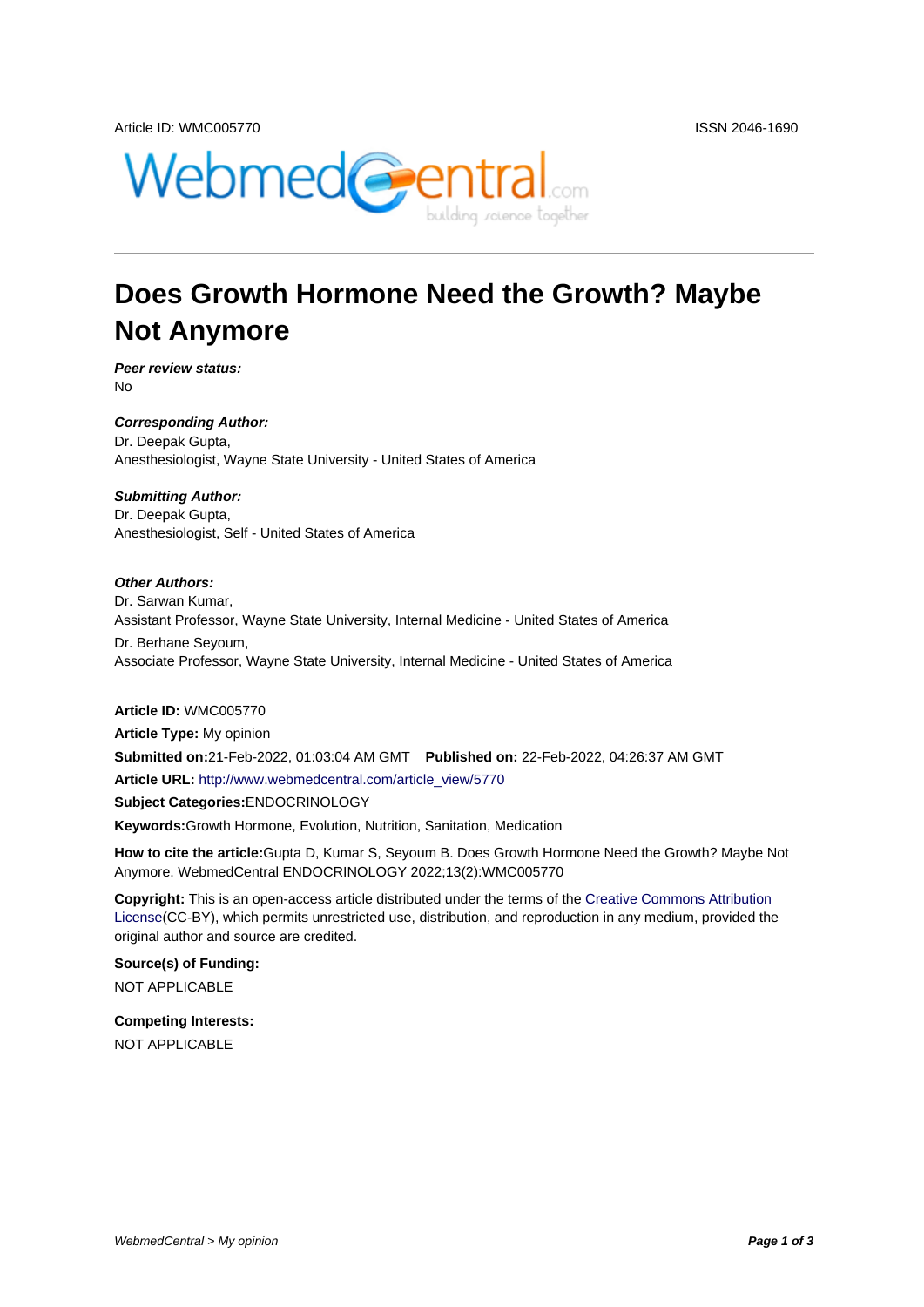## **Does Growth Hormone Need the Growth? Maybe Not Anymore**

**Author(s):** Gupta D, Kumar S, Seyoum B

## My opinion

We have always tried to be the seekers of the facts. But as the facts keep evolving with our constantly evolving understandings, the facts seem to lose the battle to the truths. The truths seem to give an uncanny stability to the minds whose beliefs in their truths become the absolutes, immune to the wavered evolution of facts. The bottom line is that when finish line keeps moving and new normal keeps evolving every other moment, accepting and embracing the ever-changing facts become tardy and tedious to the minds thus converting their pursuit of faltering facts into their sticking to unshakeable truths.

### Â

Henceforth, we will just raise our questions and leave it up to the readers to ponder and wonder what the facts are and what the truths can be.

Â

- What is the normal growth of human body? What is the normal life span of human body? What is the normal purpose of human body?
- Do the definitions, parameters and classifications about what's considered normal in terms of growth or life span or purpose change with changing times inducing adaptations in human bodies surviving the changing environments?
- Why did humans evolve to have certain heights and weights during their evolutionary histories where their ancestors had to adapt to their hunting-and-gathering environments thus making certain heights and weights as the new normal for their descendants [1-2]?
- How did improved human nutrition with abundant food production in the agricultural societies allowed certain heights and weights becoming more prominent among the well-fed humans [3]?
- Did the human sanitation worsen in the agricultural societies before improving eventually in the urban societies leading to additions of more inches and more pounds to toilet-trained humans $\hat{a} \in \mathbb{M}$  new normal heights and weights [4-5]?
- How did the modern human salesmanship allow the eradication of biomes [6] within and without before adding the actual growth hormones to the marketable milieu of modern pill-popping humans who are always looking forward to normalize their never-normal perceived heights and weights [7-9]?

As far as for us, the bottom line is that just like everything else in the matrix, the sole purpose of human body is to just exist wherein just like every other self-perpetuating entity in the matrix, the sole purpose of life span for human body is to allow sufficient time for creating self-perpetuating copies of the body to last long after the original body has "gone with the wind― and just like every other growing entity in the matrix, the sole purpose of growth in human body is to mature the body $\hat{a} \in \mathbb{R}^N$ s ability to self-perpetuate. Everything else is just a charade to make sense out of nonsensical matrix that keeps evolving with each passing moment and still remains nonsensical always because it will always remain impossible to identify, quantify and classify the growth whether it is the growth in the quantity of lives or quality within the lives or whether it is the growth of humanity over other species or technology over humanity itself.

### Reference(s)

- 1. Short stature in rainforest hunter-gatherers potentially linked to cardiac adaptations. https://www.sciencedaily.com/releases/2018/11/181 112131543.htm
- 2. In northern humans, evolution favored shorter bones - but with a painful trade-off. https://med.stanford.edu/news/all-news/2017/07/de [creasing-height-increasing-arthritis-risk-evolutionaril](https://www.sciencedaily.com/releases/2018/11/181112131543.htm) [y.html](https://www.sciencedaily.com/releases/2018/11/181112131543.htm)
- 3. MC3R links nutritional state to childhood growth and the timing of puberty. [https://www.nature.com/articles/s41586-021-04088-](https://med.stanford.edu/news/all-news/2017/07/decreasing-height-increasing-arthritis-risk-evolutionarily.html) 9
- 4. [Beyon](https://med.stanford.edu/news/all-news/2017/07/decreasing-height-increasing-arthritis-risk-evolutionarily.html)d Malnutrition: The Role of Sanitation in Stunted Growth. https://ehp.niehs.nih.gov/doi/10.1289/ehp.122-A298
- 5. [Association of Poor Sanitation With Growth](https://www.nature.com/articles/s41586-021-04088-9) [M](https://www.nature.com/articles/s41586-021-04088-9)easurements Among Children in India. https://jamanetwork.com/journals/jamanetworkopen /fullarticle/2764400
- 6. [The Ecology of Height: The Effect of Microbial](https://ehp.niehs.nih.gov/doi/10.1289/ehp.122-A298) Transmission on Human Height. https://muse.jhu.edu/article/26156
- 7. [Most Loved China Drug Stock Sells Hormones to](https://jamanetwork.com/journals/jamanetworkopen/fullarticle/2764400) [Make Kids Taller.](https://jamanetwork.com/journals/jamanetworkopen/fullarticle/2764400) https://www.bnnbloomberg.ca/most-loved-china-dru [g-stock-sells-hormones-to-make-k](https://muse.jhu.edu/article/26156)ids-taller-1.12511 33
- 8. Global Human Growth Hormone Market Is [Expected to Reach USD 10.83 billion by 2028 : Fior](https://www.bnnbloomberg.ca/most-loved-china-drug-stock-sells-hormones-to-make-kids-taller-1.1251133)

Â